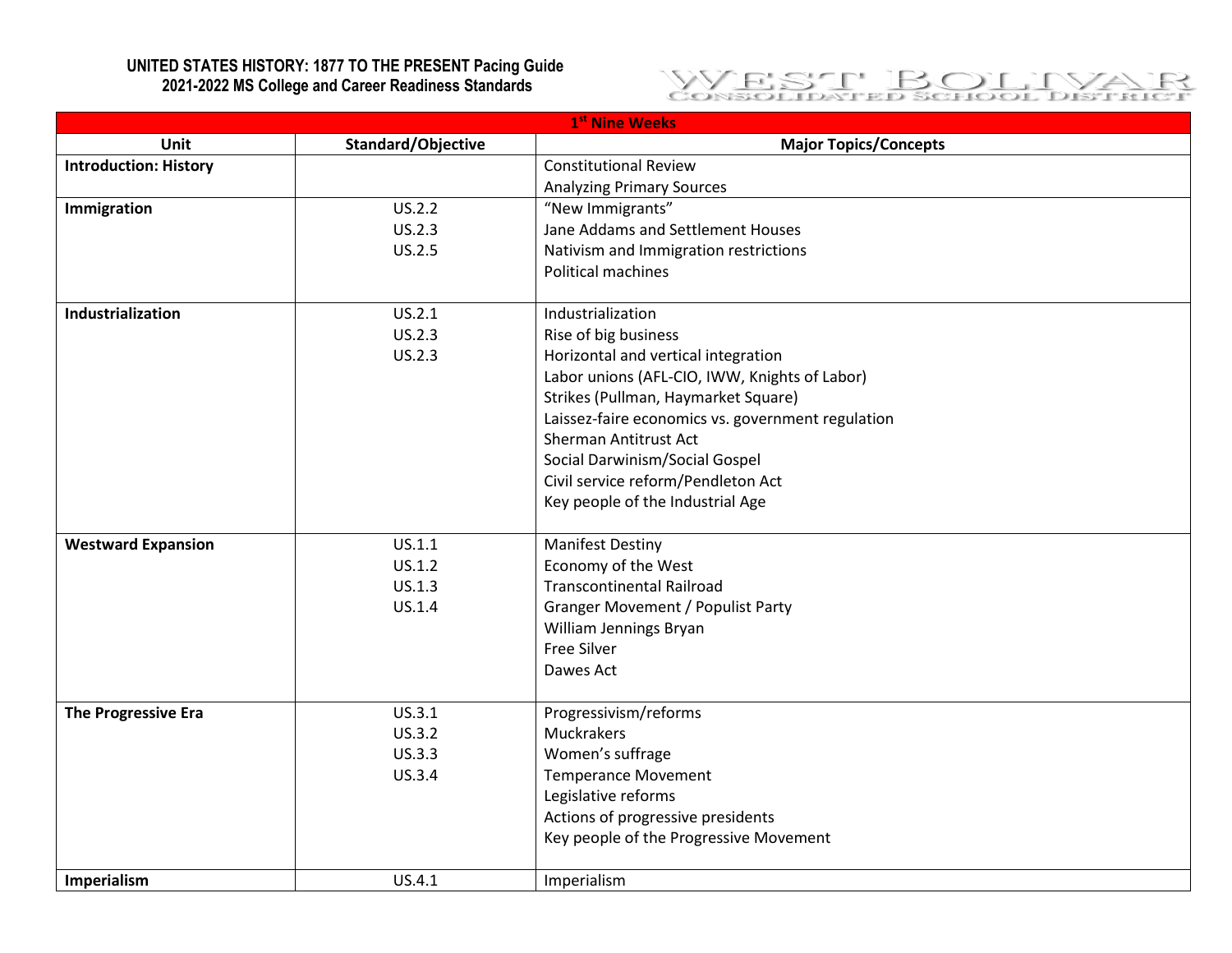|                             | US.4.2  | Spanish-American War                                 |
|-----------------------------|---------|------------------------------------------------------|
|                             | US.4.3  | Theodore Roosevelt/Rough Riders                      |
|                             | US.4.4  | Territorial expansion/America as a colonial power    |
|                             | US.4.5  | Hawaiian Islands                                     |
|                             | US.4.6  | Open Door Policy                                     |
|                             |         | Roosevelt Corollary                                  |
|                             |         | United States involvement in Latin America           |
|                             |         | Big Stick Diplomacy/Dollar Diplomacy/Moral Diplomacy |
|                             |         |                                                      |
|                             |         |                                                      |
|                             |         | 1 <sup>st</sup> Cumulative Benchmark                 |
|                             |         | (covering all content to this point)                 |
|                             |         | 2 <sup>nd</sup> Nine Weeks                           |
|                             |         |                                                      |
|                             |         |                                                      |
| World War I                 | US.4.7  | Causes of United States involvement in World War I   |
|                             | US.4.8  | <b>Wilson's Fourteen Points</b>                      |
|                             |         | League of Nations                                    |
|                             |         | <b>Treaty of Versailles</b>                          |
| <b>The Roaring Twenties</b> | US.5.1  | Creation and impact of mass culture                  |
|                             | US.5.2  | Popularity of new forms of mass media                |
|                             | US.5.3  | Impact of new technology/leisure time                |
|                             | US.5.6  | Key artists/literary figures of the 1920s            |
|                             | US.5.7  | Consumer spending/overproduction/buying on credit    |
|                             | US.5.8  | Economic, social, and cultural changes               |
|                             |         | Prohibition                                          |
|                             |         | <b>Nativist sentiments</b>                           |
|                             |         | Immigration quotas                                   |
|                             |         | <b>Red Scare</b>                                     |
|                             |         | Harlem Renaissance                                   |
|                             |         | Fundamentalism/Scopes Trial                          |
|                             |         |                                                      |
| <b>The Great Depression</b> | US.5.4  | Causes and impact of the Great Depression            |
| and the New Deal            | US.5.5  | Effects of economic practices and monetary policies  |
|                             | US.5.9  | Consumer spending/overproduction/buying on credit    |
|                             | US.5.10 | Smoot-Hawley Tariff                                  |
|                             | US.6.1  | Global economy and global depression                 |
|                             | US.6.2  | Dust Bowl                                            |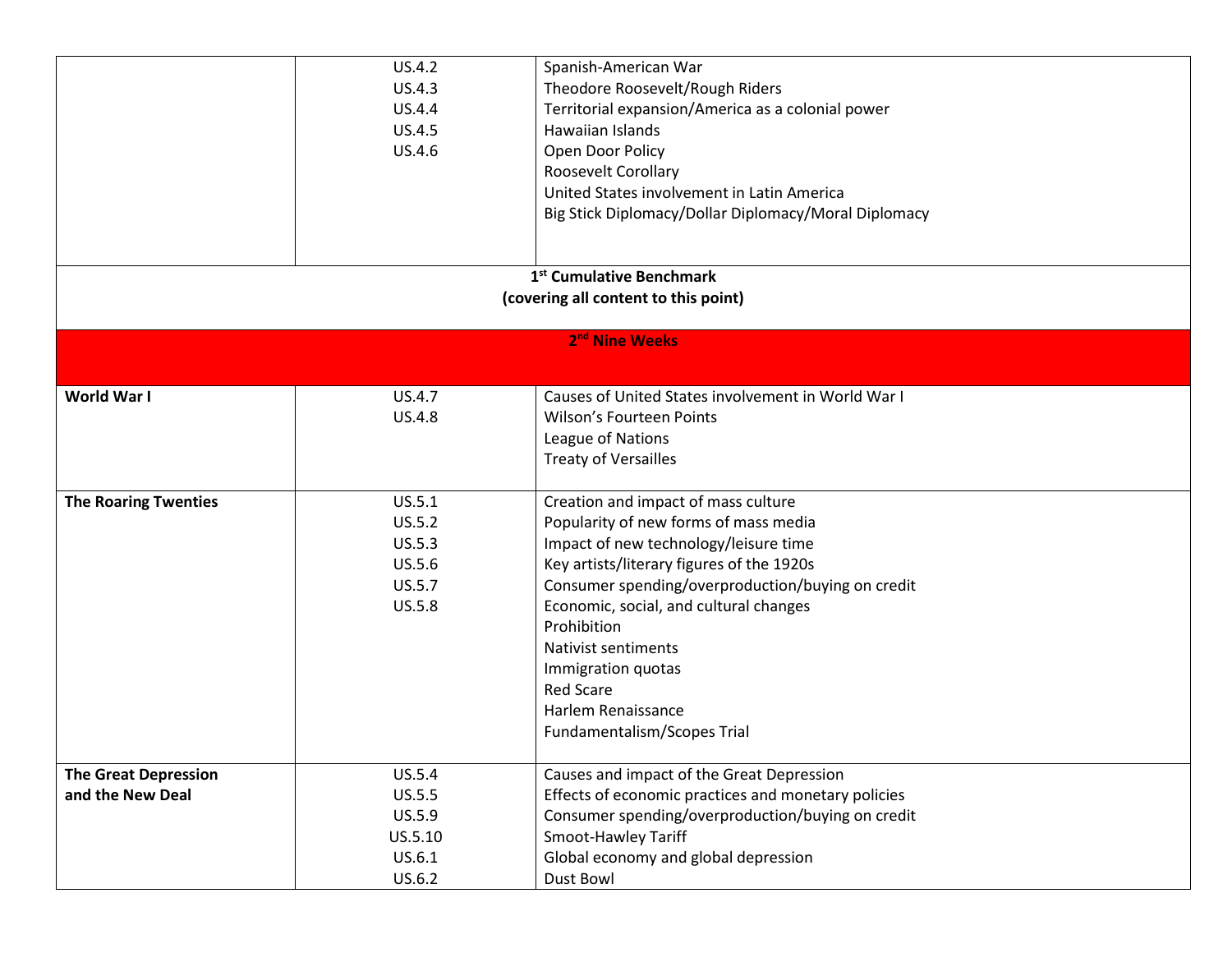|              | US.6.3                  | President Hoover's response to the Great Depression         |
|--------------|-------------------------|-------------------------------------------------------------|
|              | US.6.4                  | Hoovervilles                                                |
|              |                         | <b>Bonus Army</b>                                           |
|              |                         | Elections of Franklin D. Roosevelt                          |
|              |                         | FDR's response to the Great Depression                      |
|              |                         | New Deal programs                                           |
|              |                         | Opposition to the New Deal                                  |
|              |                         | Life during the Great Depression                            |
|              |                         | Impact of the New Deal                                      |
|              |                         | Changes to the role of government                           |
| World War II | US.7.1                  | Isolationism                                                |
|              |                         |                                                             |
|              | US.7.2                  | U.S. response to war in Europe/neutrality<br>Lend-Lease Act |
|              | <b>US.7.3</b><br>US.7.4 |                                                             |
|              |                         | Key leaders of World War II<br>Pearl Harbor                 |
|              | US.7.5                  | Mobilization                                                |
|              | US.7.6                  |                                                             |
|              | US.7.7                  | Military strategies                                         |
|              | <b>US.7.8</b>           | War crimes/global response to war crimes                    |
|              | US.7.9                  | Anti-Semitism/the Holocaust/Nuremberg Trials                |
|              | US.7.10                 | Manhattan Project/atomic bomb                               |
|              |                         | Hiroshima and Nagasaki                                      |
|              |                         | Selective service                                           |
|              |                         | Life on the home front                                      |
|              |                         | Role of women and minorities                                |
|              |                         | Government's economic response to the war                   |
|              |                         | Civil rights during the war                                 |
|              |                         | Internment/Korematsu v. United States                       |
| The Cold War | US.8.1                  | Ideologies of the Cold War                                  |
|              | US.8.2                  | Reasons for the Cold War                                    |
|              | US.8.3                  | Areas of conflict during the Cold War                       |
|              | US.8.4                  | <b>Marshall Plan</b>                                        |
|              | US.8.5                  | <b>Truman Doctrine</b>                                      |
|              | US.8.6                  | Iron Curtain/Berlin Wall/Berlin Airlift                     |
|              | US.8.7                  | Containment/brinkmanship                                    |
|              | US.8.8                  | NATO/Warsaw Pact                                            |
|              | US.8.9                  | <b>United Nations</b>                                       |
|              | US.8.10                 | Response to communist takeover of China                     |
|              | US.8.11                 | Korean War                                                  |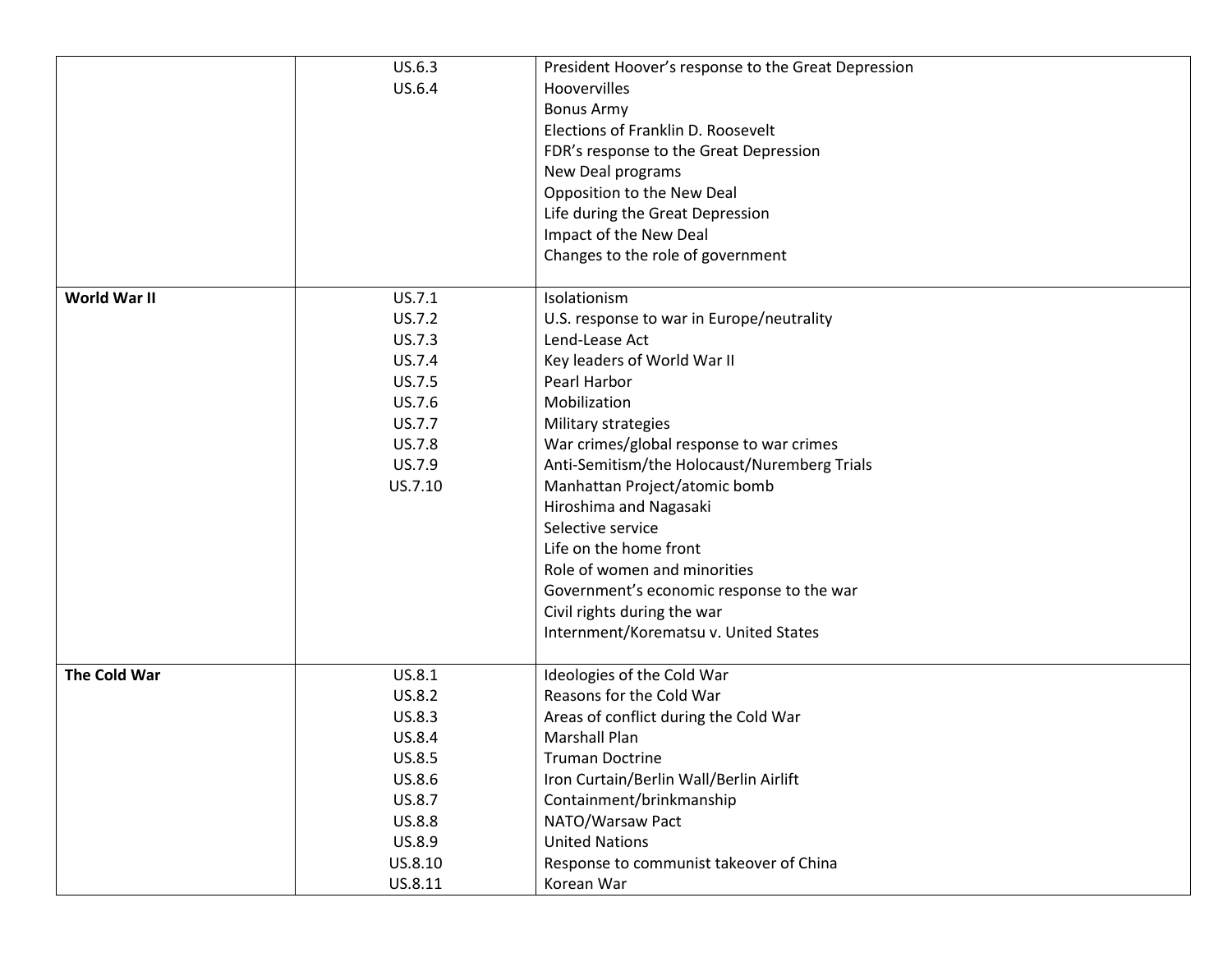|                                      |         | Fear of communism in the U.S./McCarthyism          |  |  |  |
|--------------------------------------|---------|----------------------------------------------------|--|--|--|
|                                      |         | Space Race                                         |  |  |  |
|                                      |         |                                                    |  |  |  |
| 2 <sup>nd</sup> Cumulative Benchmark |         |                                                    |  |  |  |
|                                      |         | (covering all content to this point)               |  |  |  |
|                                      |         | 3rd Nine Weeks                                     |  |  |  |
| <b>Civil Rights Movement</b>         | US.3.2  | Jim Crow                                           |  |  |  |
|                                      | US.5.6  | Plessy v. Ferguson                                 |  |  |  |
|                                      | US.7.9  | NAACP and Early CRM                                |  |  |  |
|                                      | US.9.6  | Desegregation of the military                      |  |  |  |
|                                      | US.11.1 | <b>Civil Rights Movement</b>                       |  |  |  |
|                                      | US.11.2 | Civil rights legislation                           |  |  |  |
|                                      | US.11.3 | Key people and groups of the Civil Rights Movement |  |  |  |
|                                      | US.11.4 | <b>Black Power Movement</b>                        |  |  |  |
|                                      | US.11.5 | Writings and speeches of Martin Luther King, Jr.   |  |  |  |
|                                      | US.11.6 | Legacy of the Civil Rights Movement                |  |  |  |
|                                      |         |                                                    |  |  |  |
| Kennedy, Johnson,                    | US.9.1  | Domestic policies of Kennedy, Johnson, and Nixon   |  |  |  |
| and Nixon                            | US.9.2  | <b>New Frontier</b>                                |  |  |  |
|                                      | US.9.3  | The Great Society                                  |  |  |  |
|                                      | US.9.4  | Immigration policy/Immigration Act of 1965         |  |  |  |
|                                      | US.9.5  | Anti-war/Counterculture Movement                   |  |  |  |
|                                      | US.9.6  | Watergate/United States v. Nixon                   |  |  |  |
|                                      |         | Social movements (e.g., women, Hispanics, AIM)     |  |  |  |
|                                      |         | Changing roles of women                            |  |  |  |
|                                      |         | Environmental laws and protections                 |  |  |  |
|                                      |         | Changing demographics/population shifts            |  |  |  |
| <b>Carter's Administration</b>       | US.10.1 | Carter's administration                            |  |  |  |
| to the Present                       | US.10.2 | Conservative resurgence/Moral Majority             |  |  |  |
|                                      | US.12.1 | Trickle-down economics/Reaganomics                 |  |  |  |
|                                      | US.12.2 | Social, economic, and environmental issues         |  |  |  |
|                                      | US.12.3 | American involvement in foreign affairs/conflicts  |  |  |  |
|                                      | US.12.4 | Persian Gulf War                                   |  |  |  |
|                                      |         | Domestic policies of 1990s and 2000s               |  |  |  |
|                                      |         | Clinton's impeachment                              |  |  |  |
|                                      |         | Trade agreements/NAFTA                             |  |  |  |
|                                      |         | 9/11/terrorism/Patriot Act                         |  |  |  |